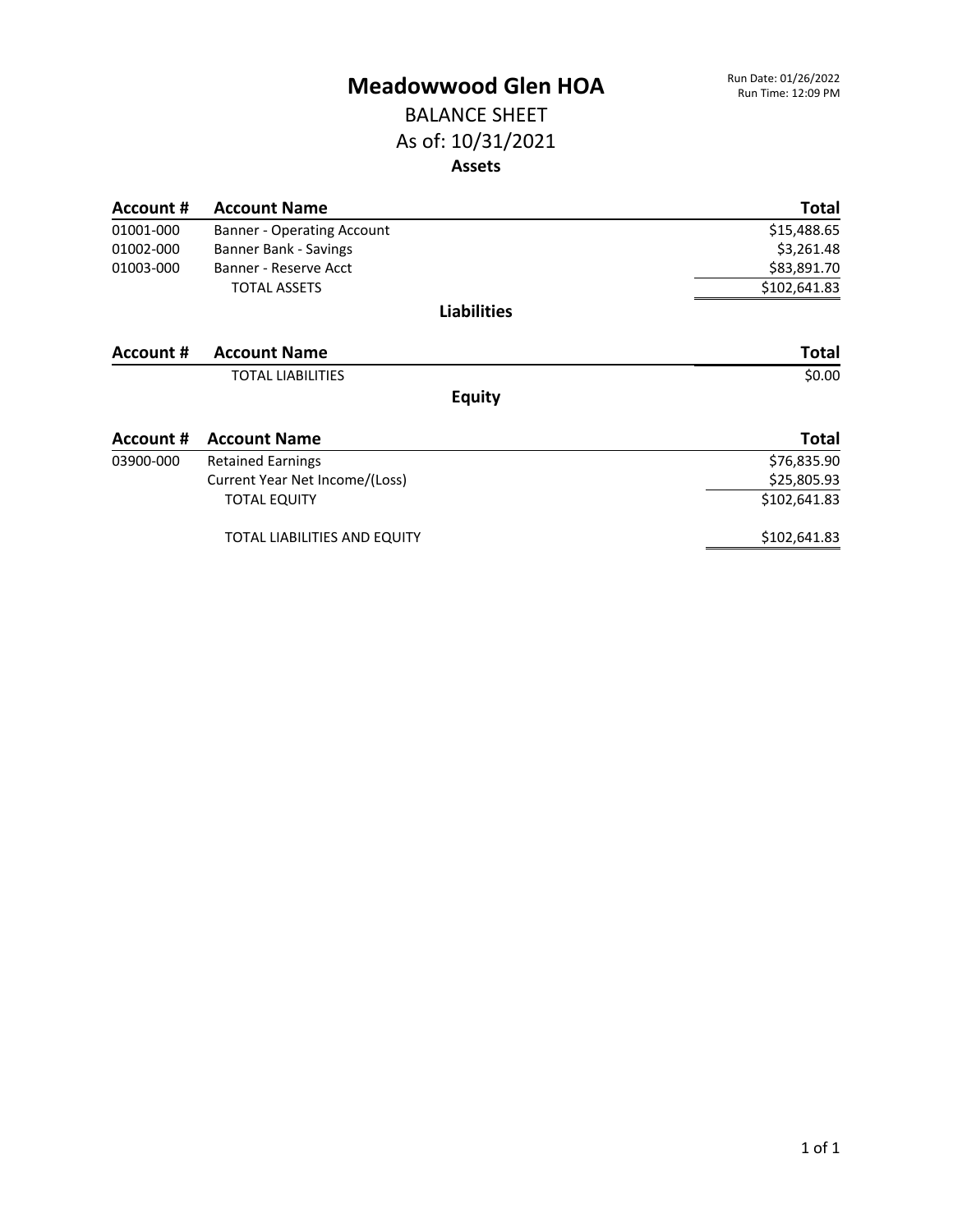# INCOME STATEMENT

Start: 10/01/2021 | End: 10/31/2021

**Income**

| <b>Account</b>              | Current  |               |                | <b>Year to Date</b> |               |            | Yearly        |
|-----------------------------|----------|---------------|----------------|---------------------|---------------|------------|---------------|
|                             | Actual   | <b>Budget</b> | Variance       | Actual              | <b>Budget</b> | Variance   | <b>Budget</b> |
| 05000-900 Capital Reserve   | 1,500.00 | 1,500.00      | 0.00           | 15,000.00           | 16,005.00     | (1,005.00) | 19,005.00     |
| Income                      |          |               |                |                     |               |            |               |
| 05010-000 Dues              | 322.70   | 500.00        | (177.30)       | 51,787.75           | 48,894.00     | 2,893.75   | 51,840.00     |
| 05020-000 Late Charges      | 0.00     | 0.00          | 0.00           | 150.00              | 0.00          | 150.00     | 0.00          |
| 05021-000 Late Interest     | 0.00     | 0.00          | 0.00           | 6.18                | 0.00          | 6.18       | 0.00          |
| 05026-000 Fine Income       | 0.00     | 0.00          | 0.00           | (100.00)            | 0.00          | (100.00)   | 0.00          |
| 05032-000 Lien Income       | 0.00     | 0.00          | 0.00           | (50.00)             | 0.00          | (50.00)    | 0.00          |
| 05050-000 Interest Income   | 0.05     | 0.17          | (0.12)         | 0.61                | 1.70          | (1.09)     | 2.00          |
| 05050-900 Interest Income - | 0.00     | 0.00          | 0.00           | 19.95               | 48.00         | (28.05)    | 64.00         |
| Capital Reserves            |          |               |                |                     |               |            |               |
| <b>Total</b>                | 1,822.75 | 2,000.17      | (177.42)       | 66,814.49           | 64,948.70     | 1,865.79   | 70,911.00     |
|                             |          |               | <b>Expense</b> |                     |               |            |               |

| <b>Account</b>                | <b>Current</b> |               |          | <b>Year to Date</b> |               |           | Yearly        |
|-------------------------------|----------------|---------------|----------|---------------------|---------------|-----------|---------------|
|                               | Actual         | <b>Budget</b> | Variance | <b>Actual</b>       | <b>Budget</b> | Variance  | <b>Budget</b> |
| 06135-000 Board & Annual      | 0.00           | 0.00          | 0.00     | 91.06               | 60.00         | (31.06)   | 60.00         |
| Meetings                      |                |               |          |                     |               |           |               |
| 06305-000 Accounting          | 0.00           | 0.00          | 0.00     | 250.00              | 250.00        | 0.00      | 250.00        |
| 06310-000 Insurance Expense   | 0.00           | 0.00          | 0.00     | 0.00                | 3,000.00      | 3,000.00  | 3,000.00      |
| 06330-000 Bank Charges        | 22.55          | 19.00         | (3.55)   | 209.65              | 190.00        | (19.65)   | 374.00        |
| 06415-000 Electricity & Gas   | 301.88         | 314.00        | 12.12    | 3,018.68            | 3,140.00      | 121.32    | 3,768.00      |
| 06420-000 Water               | 563.51         | 525.00        | (38.51)  | 2,907.79            | 3,000.00      | 92.21     | 3,335.00      |
| 06615-000 Snow Removal        | 0.00           | 0.00          | 0.00     | 2,391.45            | 3,500.00      | 1,108.55  | 3,500.00      |
| 06620-000 Reserve Funding     | 1,500.00       | 1,500.00      | 0.00     | 15,000.00           | 16,005.00     | 1,005.00  | 19,005.00     |
| 06621-900 Capital Expenses    | 0.00           | 0.00          | 0.00     | 0.00                | 7,000.00      | 7,000.00  | 7,000.00      |
| 06626-000 Postage             | 12.50          | 10.00         | (2.50)   | 583.60              | 650.00        | 66.40     | 800.00        |
| 06630-000 Repairs and         | 0.00           | 0.00          | 0.00     | 0.00                | 250.00        | 250.00    | 250.00        |
| Maintenance                   |                |               |          |                     |               |           |               |
| 06810-000 Commons Mowing      | 949.59         | 1,188.88      | 239.29   | 5,697.59            | 5,468.84      | (228.75)  | 6,182.18      |
| 06820-000 Commons Fertilizing | 249.39         | 0.00          | (249.39) | 748.17              | 751.11        | 2.94      | 751.11        |
| 06830-000 Commons Turf        | 461.75         | 250.37        | (211.38) | 916.42              | 493.53        | (422.89)  | 493.53        |
| Spraying                      |                |               |          |                     |               |           |               |
| 06843-000 Tree Program        | 0.00           | 0.00          | 0.00     | 1,038.92            | 771.14        | (267.78)  | 771.14        |
| 06860-000 Sprinkler Turn      | 0.00           | 0.00          | 0.00     | 164.44              | 164.71        | 0.27      | 362.81        |
| On/Off                        |                |               |          |                     |               |           |               |
| 06880-000 Landscape Labor     | 0.00           | 300.00        | 300.00   | 773.10              | 1,600.00      | 826.90    | 1,750.00      |
| 06890-000 Misc. Landscape     | 0.00           | 0.00          | 0.00     | 340.87              | 382.14        | 41.27     | 486.64        |
| 06900-000 Web Fees            | 156.82         | 0.00          | (156.82) | 156.82              | 192.00        | 35.18     | 192.00        |
| 07505-000 Management Fee      | 672.00         | 672.00        | 0.00     | 6,720.00            | 6,720.00      | 0.00      | 8,064.00      |
| <b>Total</b>                  | 4,889.99       | 4,779.25      | (110.74) | 41,008.56           | 53,588.47     | 12,579.91 | 60,395.41     |
| <b>Net Income</b>             | (3,067.24)     | (2,779.08)    | (288.16) | 25,805.93           | 11,360.23     | 14,445.70 | 10,515.59     |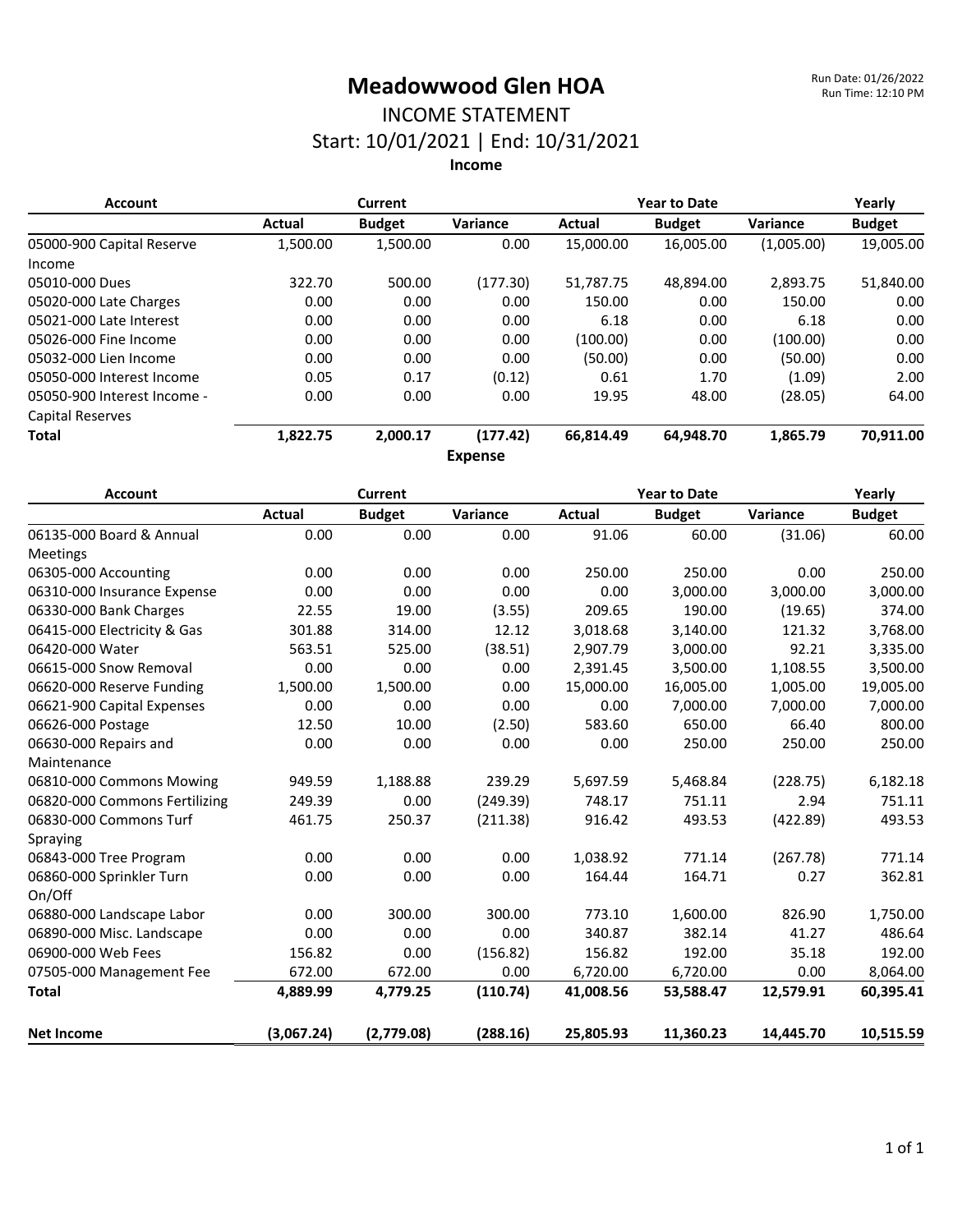# INCOME STATEMENT

Main

#### Start: 10/01/2021 | End: 10/31/2021

**Income**

| <b>Account</b>            | <b>Current</b> |               |                | <b>Year to Date</b> |               |                 | Yearly        |
|---------------------------|----------------|---------------|----------------|---------------------|---------------|-----------------|---------------|
|                           | Actual         | <b>Budget</b> | Variance       | Actual              | <b>Budget</b> | <b>Variance</b> | <b>Budget</b> |
| 05010-000 Dues            | 322.70         | 500.00        | (177.30)       | 51,787.75           | 48.894.00     | 2.893.75        | 51,840.00     |
| 05020-000 Late Charges    | 0.00           | 0.00          | 0.00           | 150.00              | 0.00          | 150.00          | 0.00          |
| 05021-000 Late Interest   | 0.00           | 0.00          | 0.00           | 6.18                | 0.00          | 6.18            | 0.00          |
| 05026-000 Fine Income     | 0.00           | 0.00          | 0.00           | (100.00)            | 0.00          | (100.00)        | 0.00          |
| 05032-000 Lien Income     | 0.00           | 0.00          | 0.00           | (50.00)             | 0.00          | (50.00)         | 0.00          |
| 05050-000 Interest Income | 0.05           | 0.17          | (0.12)         | 0.61                | 1.70          | (1.09)          | 2.00          |
| <b>Total</b>              | 322.75         | 500.17        | (177.42)       | 51,794.54           | 48.895.70     | 2.898.84        | 51,842.00     |
|                           |                |               | <b>Expense</b> |                     |               |                 |               |

| <b>Account</b>                | Current     |               |          | <b>Year to Date</b> |               |          | Yearly        |
|-------------------------------|-------------|---------------|----------|---------------------|---------------|----------|---------------|
|                               | Actual      | <b>Budget</b> | Variance | Actual              | <b>Budget</b> | Variance | <b>Budget</b> |
| 06135-000 Board & Annual      | 0.00        | 0.00          | 0.00     | 91.06               | 60.00         | (31.06)  | 60.00         |
| <b>Meetings</b>               |             |               |          |                     |               |          |               |
| 06305-000 Accounting          | 0.00        | 0.00          | 0.00     | 250.00              | 250.00        | 0.00     | 250.00        |
| 06310-000 Insurance Expense   | 0.00        | 0.00          | 0.00     | 0.00                | 3,000.00      | 3,000.00 | 3,000.00      |
| 06330-000 Bank Charges        | 22.55       | 19.00         | (3.55)   | 209.65              | 190.00        | (19.65)  | 374.00        |
| 06415-000 Electricity & Gas   | 301.88      | 314.00        | 12.12    | 3,018.68            | 3,140.00      | 121.32   | 3,768.00      |
| 06420-000 Water               | 563.51      | 525.00        | (38.51)  | 2,907.79            | 3,000.00      | 92.21    | 3,335.00      |
| 06615-000 Snow Removal        | 0.00        | 0.00          | 0.00     | 2,391.45            | 3,500.00      | 1,108.55 | 3,500.00      |
| 06620-000 Reserve Funding     | 1,500.00    | 1,500.00      | 0.00     | 15,000.00           | 16,005.00     | 1,005.00 | 19,005.00     |
| 06626-000 Postage             | 12.50       | 10.00         | (2.50)   | 583.60              | 650.00        | 66.40    | 800.00        |
| 06630-000 Repairs and         | 0.00        | 0.00          | 0.00     | 0.00                | 250.00        | 250.00   | 250.00        |
| Maintenance                   |             |               |          |                     |               |          |               |
| 06810-000 Commons Mowing      | 949.59      | 1,188.88      | 239.29   | 5,697.59            | 5,468.84      | (228.75) | 6,182.18      |
| 06820-000 Commons Fertilizing | 249.39      | 0.00          | (249.39) | 748.17              | 751.11        | 2.94     | 751.11        |
| 06830-000 Commons Turf        | 461.75      | 250.37        | (211.38) | 916.42              | 493.53        | (422.89) | 493.53        |
| Spraying                      |             |               |          |                     |               |          |               |
| 06843-000 Tree Program        | 0.00        | 0.00          | 0.00     | 1,038.92            | 771.14        | (267.78) | 771.14        |
| 06860-000 Sprinkler Turn      | 0.00        | 0.00          | 0.00     | 164.44              | 164.71        | 0.27     | 362.81        |
| On/Off                        |             |               |          |                     |               |          |               |
| 06880-000 Landscape Labor     | 0.00        | 300.00        | 300.00   | 773.10              | 1,600.00      | 826.90   | 1,750.00      |
| 06890-000 Misc. Landscape     | 0.00        | 0.00          | 0.00     | 340.87              | 382.14        | 41.27    | 486.64        |
| 06900-000 Web Fees            | 156.82      | 0.00          | (156.82) | 156.82              | 192.00        | 35.18    | 192.00        |
| 07505-000 Management Fee      | 672.00      | 672.00        | 0.00     | 6,720.00            | 6,720.00      | 0.00     | 8,064.00      |
| <b>Total</b>                  | 4,889.99    | 4,779.25      | (110.74) | 41,008.56           | 46,588.47     | 5,579.91 | 53,395.41     |
| <b>Net Income</b>             | (4, 567.24) | (4, 279.08)   | (288.16) | 10,785.98           | 2,307.23      | 8,478.75 | (1,553.41)    |